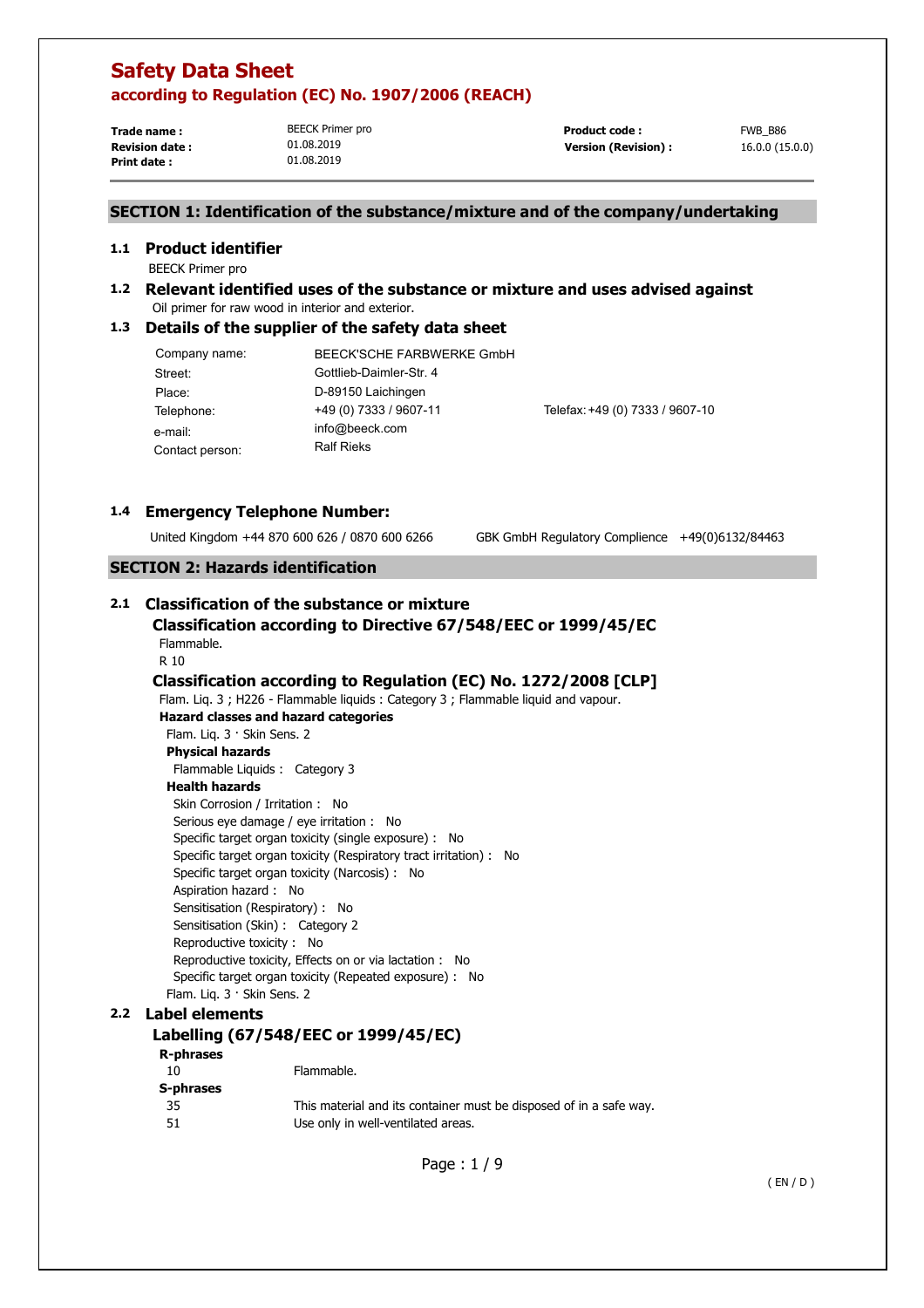**Trade name : Revision date : Version (Revision) :** 1.0 **Print date :**  BEECK Primer pro 01.08.2019 01.08.2019

|                                 | Special provisions concerning the labelling of certain mixtures                                                                 |
|---------------------------------|---------------------------------------------------------------------------------------------------------------------------------|
| 99                              | Contains TURPENTINE, OIL ; 2-BUTANONE OXIME. May produce an allergic reaction.                                                  |
|                                 | Labelling according to Regulation (EC) No. 1272/2008 [CLP]                                                                      |
| <b>Hazard pictograms</b>        |                                                                                                                                 |
|                                 |                                                                                                                                 |
| Flame (GHS02)                   |                                                                                                                                 |
| <b>Signal word</b>              |                                                                                                                                 |
| Warning                         |                                                                                                                                 |
| <b>Hazard statements</b>        |                                                                                                                                 |
| H <sub>226</sub>                | Flammable liquid and vapour.                                                                                                    |
| <b>Precautionary statements</b> |                                                                                                                                 |
| P <sub>210</sub>                | Keep away from heat/sparks/open flames/hot surfaces. No smoking.                                                                |
| P <sub>233</sub>                | Keep container tightly closed.                                                                                                  |
| P <sub>240</sub>                | Ground/bond container and receiving equipment.                                                                                  |
| P303+P361+P353                  | If on skin or hair: remove/take off immediately all contaminated clothing. Rinse skin with<br>water/shower.                     |
| P370+P378                       | In case of fire: use alcohol resistant foam, carbon dioxide (CO2), extinguishing powder, sand<br>and water mist for extinction. |
| P403+P235                       | Store in a well-ventilated place. Keep cool.                                                                                    |
|                                 | Special rules for supplemental label elements for certain mixtures                                                              |
| <b>EUH208</b>                   | Contains TURPENTINE OIL ; 2-BUTANONE OXIME. May produce an allergic reaction.                                                   |
|                                 |                                                                                                                                 |

## **2.3 Other hazards**

Materials such as cleaning rags, paper wipes and protective clothing, which are contaminated with the product may spontaneously self-ignite some hours later. To avoid the risks of fires, all contaminated materials should be stored in purpose-built containers or in metal containers with tight-fitting self-closing lids, or laid out flat in a single layer to dry, or placed in a closed metal container soaked with water. Contaminated materials should be removed from the workplace at the end of each working day and be stored outside.

## **SECTION 3: Composition / information on ingredients**

#### **3.2 Mixtures**

#### **Hazardous ingredients**

| $10 - 25%$<br>Weight fraction:                                                                                                                                                                                                |  |
|-------------------------------------------------------------------------------------------------------------------------------------------------------------------------------------------------------------------------------|--|
|                                                                                                                                                                                                                               |  |
| Classification 67/548/EEC:<br>Xn ; R65                                                                                                                                                                                        |  |
| Classification 1272/2008 [CLP]: Flam. Lig. 3; H226 Asp. Tox. 1; H304                                                                                                                                                          |  |
| ISOTRIDECYLALCOHOL, GEETHOXYLEERD, GEFOSFATEERD, VERBINDING MET N,N-DIMETHYLCYCLOHEXAANAMINE; CAS<br>No.: 164383-18-0                                                                                                         |  |
| Weight fraction:<br>$< 1\%$                                                                                                                                                                                                   |  |
| Classification 67/548/EEC:<br>N; R51/53 Xi; R36/38                                                                                                                                                                            |  |
| Classification $1272/2008$ $[CLP]$ :<br>Skin Irrit. 2; H315 Eye Irrit. 2; H319 Aguatic Chronic 2; H411                                                                                                                        |  |
| TURPENTINE OIL ; EC No. : 232-350-7; CAS No. : 8006-64-2                                                                                                                                                                      |  |
| Weight fraction:<br>$0,1 - 1\%$                                                                                                                                                                                               |  |
| Classification 67/548/EEC :<br>R10 N; R51/53 R43 Xn; R20/21/22 Xn; R65 Xi; R36/38                                                                                                                                             |  |
| Classification 1272/2008 [CLP] :<br>Flam. Lig. 3; H226 Asp. Tox. 1; H304 Acute Tox. 4; H302 Acute Tox. 4; H312<br>Acute Tox. 4 ; H332 Skin Irrit. 2 ; H315 Skin Sens. 1 ; H317 Eye Irrit. 2 ; H319<br>Aquatic Chronic 2; H411 |  |
| 2-BUTANONE OXIME ; EC No.: 202-496-6; CAS No.: 96-29-7                                                                                                                                                                        |  |
| Weight fraction:<br>$0.1 - 1\%$                                                                                                                                                                                               |  |
| Carc. Cat.3; R40 R43 Xi; R41 Xn; R21<br>Classification 67/548/EEC :                                                                                                                                                           |  |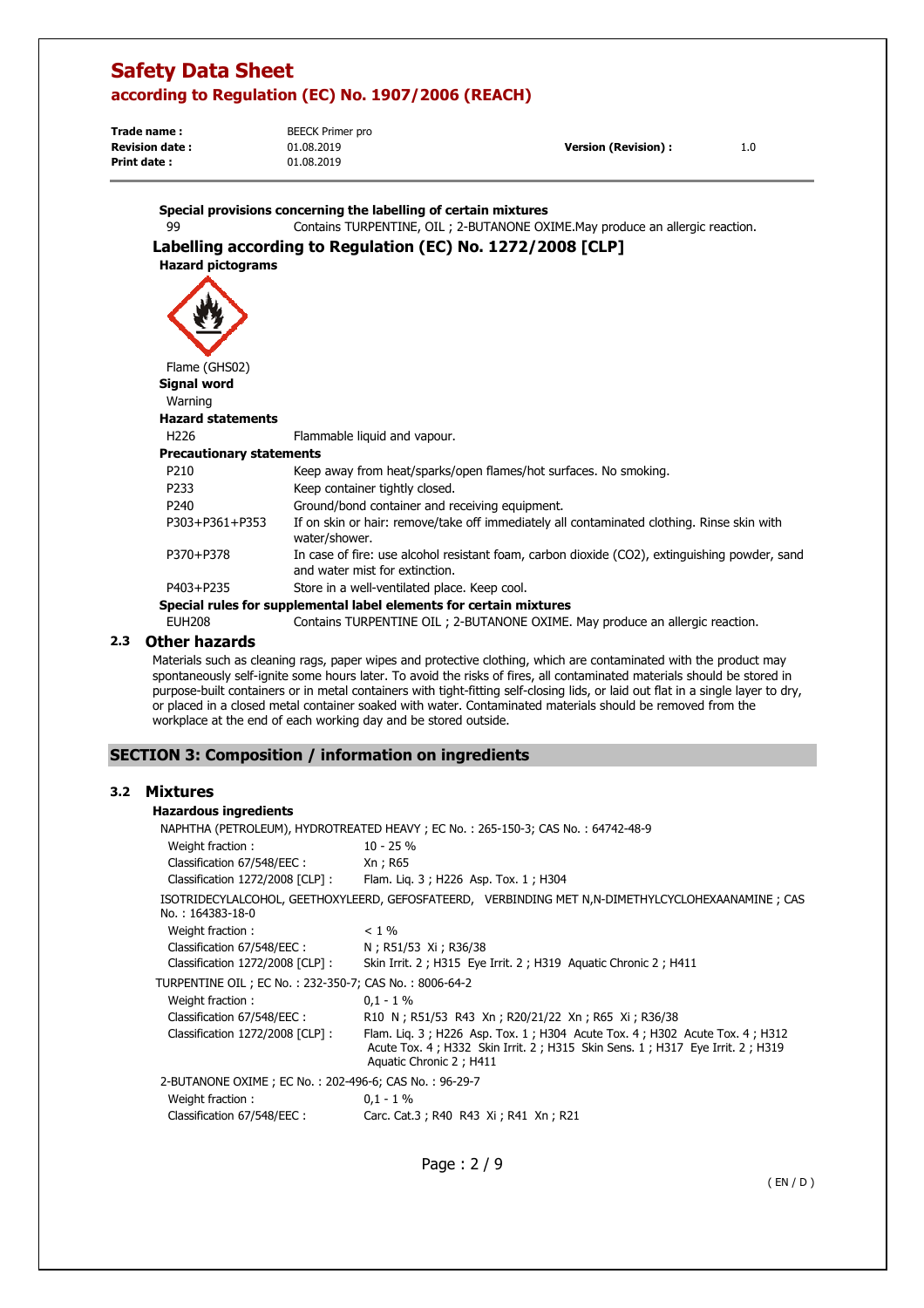| Trade name :           | BEECK Primer pro |                      |     |
|------------------------|------------------|----------------------|-----|
| <b>Revision date :</b> | 01.08.2019       | Version (Revision) : | 1.0 |
| Print date :           | 01.08.2019       |                      |     |
|                        |                  |                      |     |

Classification 1272/2008 [CLP] : Carc. 2 ; H351 Eye Dam. 1 ; H318 Acute Tox. 4 ; H312 Skin Sens. 1 ; H317

#### **Additional information**

Full text of R-, H- and EUH-phrases: see section 16.

## **SECTION 4: First aid measures**

#### **4.1 Description of first aid measures**

#### **General information**

When in doubt or if symptoms are observed, get medical advice. Never give anything by mouth to an unconscious person or a person with cramps.

#### **In case of inhalation**

Remove casualty to fresh air and keep warm and at rest. If breathing is irregular or stopped, administer artificial respiration. If unconscious place in recovery position and seek medical advice.

#### **In case of skin contact**

Change contaminated, saturated clothing. After contact with skin, wash immediately with plenty of water and soap. Clean with detergents. Avoid solvent cleaners.

#### **After eye contact**

In case of contact with eyes flush immediately with plenty of flowing water for 10 to 15 minutes holding eyelids apart and consult an ophthalmologist.

#### **After ingestion**

If accidentally swallowed rinse the mouth with plenty of water (only if the person is conscious) and obtain immediate medical attention. Keep at rest. Do NOT induce vomiting.

#### **4.2 Most important symptoms and effects, both acute and delayed**  No information available.

#### **4.3 Indication of any immediate medical attention and special treatment needed**  None

#### **SECTION 5: Firefighting measures**

#### **5.1 Extinguishing media**

#### **Suitable extinguishing media**

alcohol resistant foam Carbon dioxide (CO2) Extinguishing powder Sand Water mist.

#### **Unsuitable extinguishing media**

Strong water jet

#### **5.2 Special hazards arising from the substance or mixture**

Fire will produce dense black smoke. Exposure to decomposition products may cause a health hazard.

#### **5.3 Advice for firefighters**

### **Special protective equipment for firefighters**

Cool endangered containers with water in case of fire. Do not allow run-off from fire-fighting to enter drains or water courses. Use suitable breathing apparatus.

#### **SECTION 6: Accidental release measures**

## **6.1 Personal precautions, protective equipment and emergency procedures For non-emergency personnel**

#### **Protective equipment**

Use personal protection equipment. Provide adequate ventilation. Remove all sources of ignition.

#### **6.2 Environmental precautions**

Do not allow to enter into surface water or drains. In case of gas escape or of entry into waterways, soil or drains, inform the responsible authorities.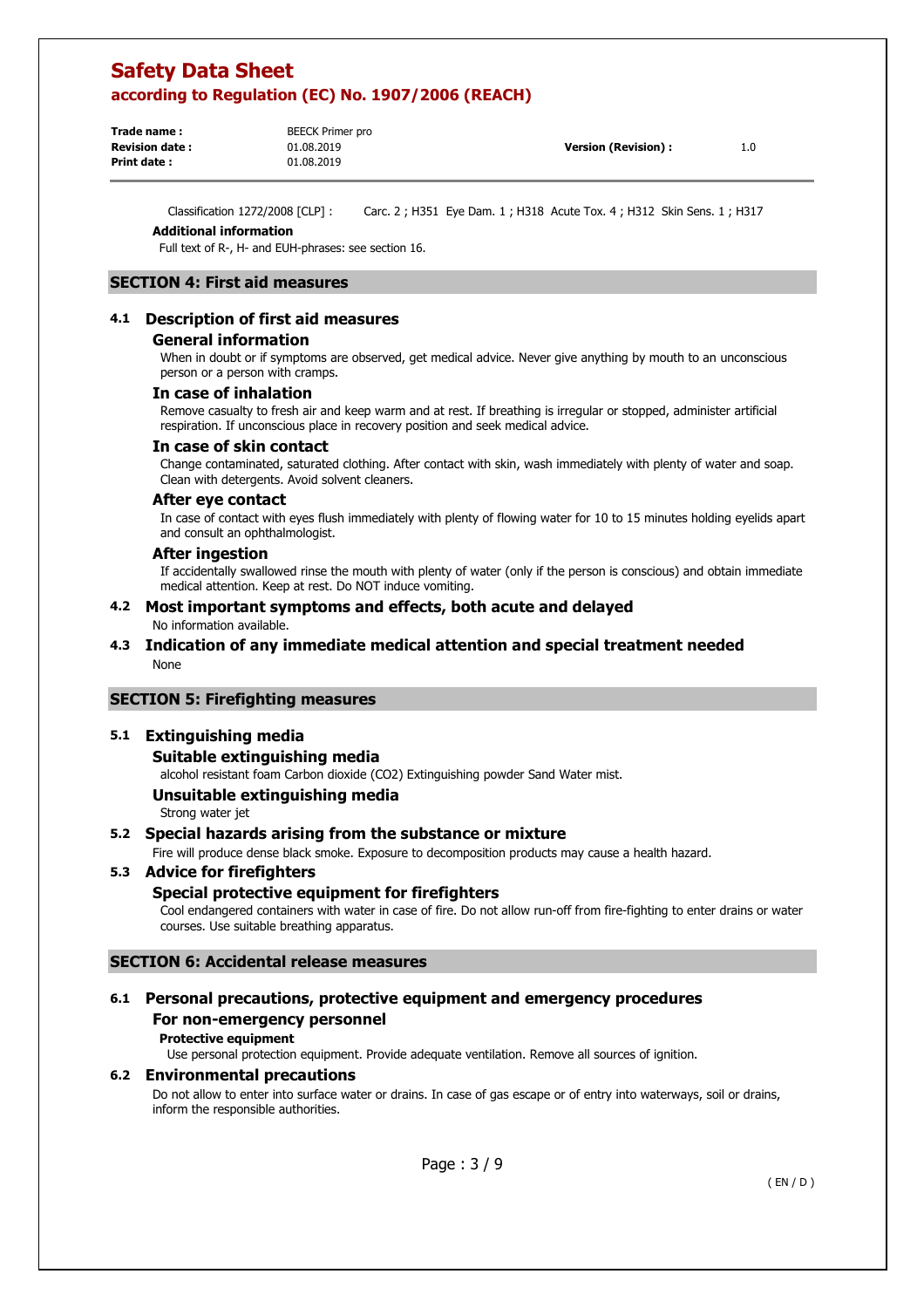| Trade name:           | <b>BEECK Primer pro</b> |
|-----------------------|-------------------------|
| <b>Revision date:</b> | 01.08.2019              |
| Print date:           | 01.08.2019              |

**Version (Revision) :**  1.0

## **6.3 Methods and material for containment and cleaning up**

Prevent spread over a wide area (e.g. by containment or oil barriers). Absorb with liquid-binding material (e.g. sand, diatomaceous earth, acid- or universal binding agents). Clean with detergents. Avoid solvent cleaners.

#### **6.4 Reference to other sections**

Refer to protective measures listed in sections 7 and 8.

## **SECTION 7: Handling and storage**

#### **7.1 Precautions for safe handling**

Vapours can travel considerable distances to a source of ignition where they can ignite, flash back, or explode. Heating causes rise in pressure with risk of bursting. Provide earthing of containers, equipment, pumps and ventilation facilities. Avoid contact with skin and eyes. Do not inhale dust/particles. Prohibit generation/formation of mist. When using do not eat, drink, smoke, sniff.

#### **7.2 Conditions for safe storage, including any incompatibilities**

Keep container tightly closed. Never use pressure to empty: container is not a pressure vessel. Containers which are opened must be carefully resealed and kept upright to prevent leakage. Protect containers against damage. Keep only in the original container in a cool, well-ventilated place. Do not allow to enter into surface water or drains.

#### **Requirements for storage rooms and vessels**

Keep away from oxidizing agents, from strongly alkaline and strongly acid materials. Remove all sources of ignition.

#### **Hints on joint storage**

**Storage class :** 3

**Storage class (TRGS 510) :** 3

#### **Further information on storage conditions**

Always keep in containers of same material as the original one. See also instructions on the label. Avoid heating and direct sunlight. Only use containers specifically approved for the substance/product.

### **7.3 Specific end use(s)**

None

### **SECTION 8: Exposure controls/personal protection**

#### **8.1 Control parameters**

None

## **8.2 Exposure controls**

#### **Personal protection equipment**

### **Eye/face protection**

Eye glasses with side protection.

#### **Skin protection**

#### **Hand protection**

Wear suitable gloves tested to EN374-3:2003. Breakthrough time (maximum wearing time) > 480 min.

#### **Respiratory protection**

Respiratory protection necessary at: exceeding exposure limit values. By spraying: air fed respirator. By other operations than spraying: in well ventilated areas, airfed respirators could be replaced by a combination of charcoal filter and particulate filter mask.

#### **8.3 Additional information**

Provide adequate ventilation. Where reasonably practicable this should be achieved by the use of local exhaust ventilation and good general extraction. If these are not sufficient to maintain concentrations of particulates and solvent vapour below the OEL (=Occupational Exposure Limit) , suitable respiratory protection must be worn.

### **SECTION 9: Physical and chemical properties**

### **9.1 Information on basic physical and chemical properties**

Page : 4 / 9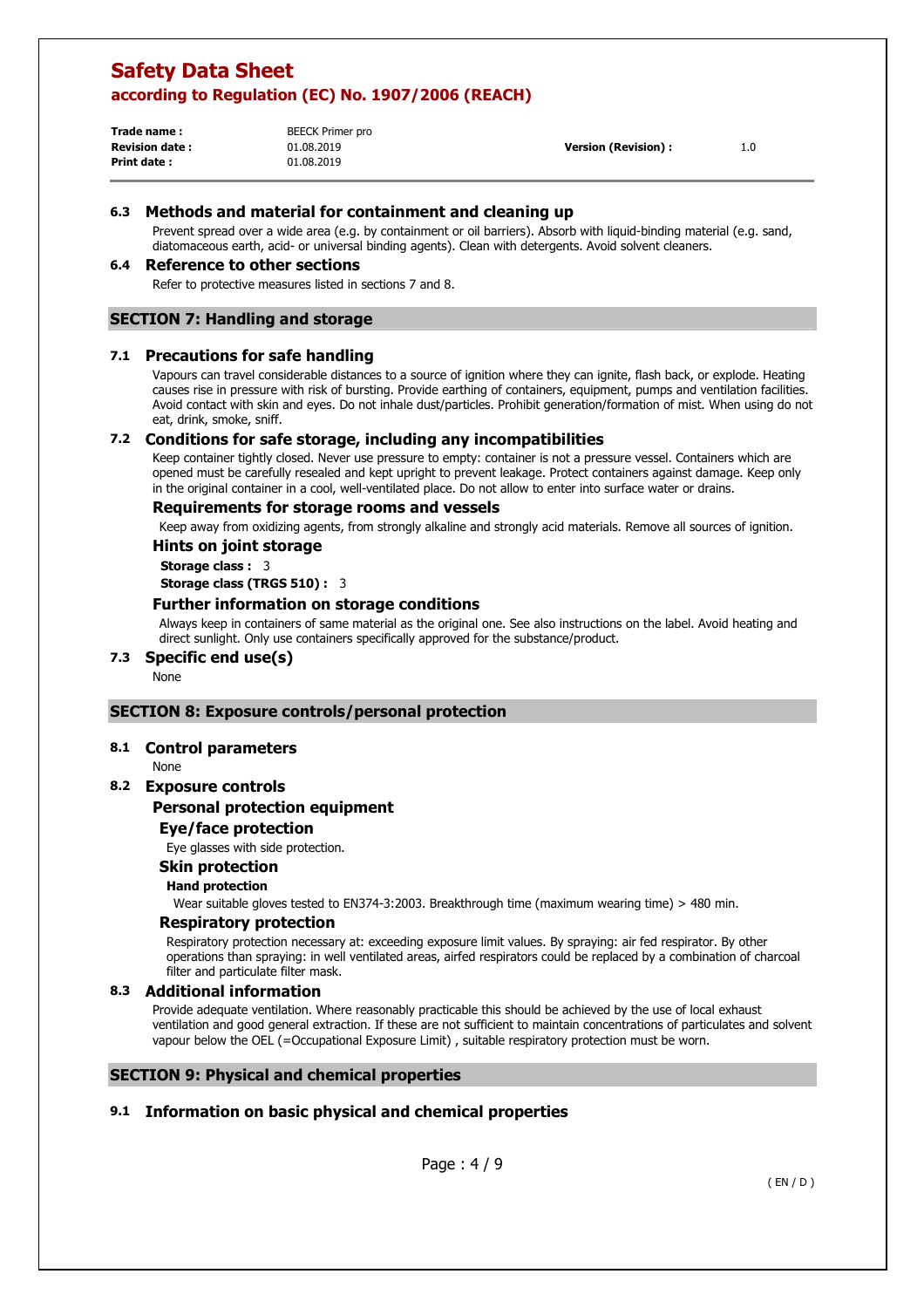| Trade name:<br><b>Revision date:</b><br><b>Print date:</b> | <b>BEECK Primer pro</b><br>01.08.2019<br>01.08.2019 |          |     | <b>Version (Revision):</b> |                   | 1.0          |
|------------------------------------------------------------|-----------------------------------------------------|----------|-----|----------------------------|-------------------|--------------|
| Safety relevant basis data                                 |                                                     |          |     |                            |                   |              |
| Flash point:                                               |                                                     |          | ca. | 36                         | °C                |              |
| Density - dependent of color:                              |                                                     | (20 °C)  |     | 1,55 - 1,56                | q/cm <sup>3</sup> |              |
| <b>Solvent separation test:</b>                            |                                                     | (20 °C ) | <   | 3                          | $\frac{0}{0}$     |              |
| Flow time:                                                 |                                                     | (23 °C ) | >   | 200                        | <b>S</b>          | ISO cup 6 mm |
| Viscosity:                                                 |                                                     | 20 °C    | ca. | 1000                       | mPa.s             |              |

**VOC-value :** ca. 290 g/l VOC

## **9.2 Other information**

None

## **SECTION 10: Stability and reactivity**

#### **10.1 Reactivity**

No information available.

#### **10.2 Chemical stability**

No information available.

#### **10.3 Possibility of hazardous reactions**  No information available.

## **10.4 Conditions to avoid**

Keep away from oxidizing agents, strongly alkaline and strongly acid materials in order to avoid exothermic reactions.

#### **10.5 Incompatible materials**

Keep away from oxidizing agents, strongly alkaline and strongly acid materials in order to avoid exothermic reactions.

#### **10.6 Hazardous decomposition products**

When exposed to high temperatures may produce hazardous decomposition products such as carbon monoxide and dioxide, smoke, oxides of nitrogen.

#### **SECTION 11: Toxicological information**

#### **11.1 Information on toxicological effects**

No information available.

### **SECTION 12: Ecological information**

#### **12.1 Toxicity**

The preparation has been assessed following the conventional method of the Dangerous Preparations Directive 1999/45/EC and is not classified as dangerous for the environment, but contains substance(s) dangerous for the environment. See section 2 for details.

# **12.2 Persistence and degradability**

No information available.

**12.3 Bioaccumulative potential**  No information available.

#### **12.4 Mobility in soil**

No information available.

**12.5 Results of PBT and vPvB assessment**  No information available.

#### **12.6 Other adverse effects**  No information available.

**12.7 Further ecological information**  None

### **SECTION 13: Disposal considerations**

Page : 5 / 9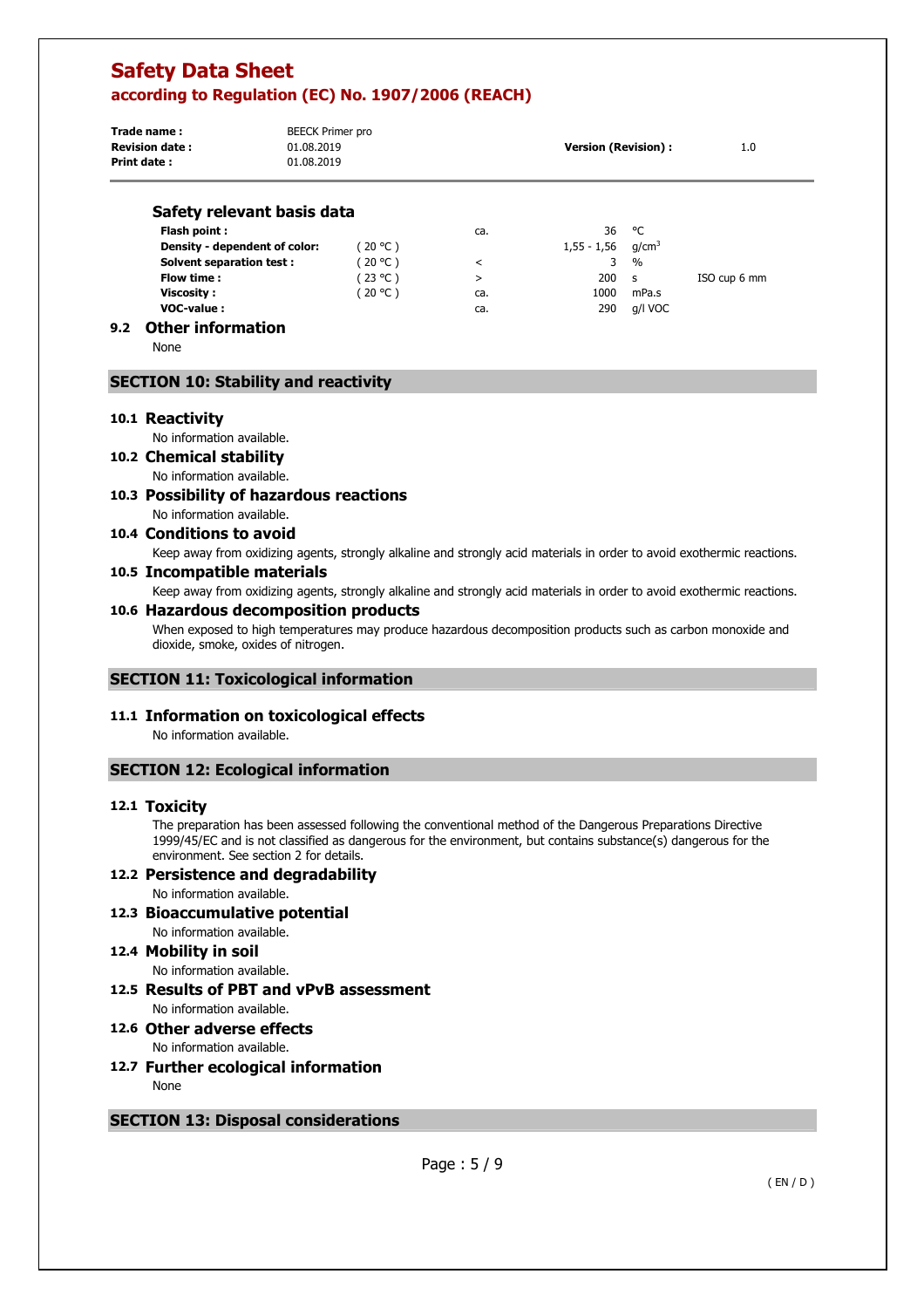| 1.0 |
|-----|
|     |
|     |

#### **13.1 Waste treatment methods**

Contaminated packages must be completely emptied and can be re-used following proper cleaning. Packing which cannot be properly cleaned must be disposed of. Waste disposal according to EC directives 75/442/EEC and 91/689/EEC in the corresponding versions, covering waste and dangerous waste.

## **SECTION 14: Transport information**

#### **14.1 UN number**

UN 1263

## **14.2 UN proper shipping name**

**Land transport (ADR/RID)**  PAINT **Sea transport (IMDG)**  PAINT **Air transport (ICAO-TI / IATA-DGR)**  PAINT

#### **14.3 Transport hazard class(es)**

| 14.3 Transport hazard class(es)                             |                                                                                                                                               |
|-------------------------------------------------------------|-----------------------------------------------------------------------------------------------------------------------------------------------|
| Land transport (ADR/RID)                                    |                                                                                                                                               |
| Class(es) :                                                 | 3                                                                                                                                             |
| <b>Classification code:</b>                                 | F1                                                                                                                                            |
| <b>Hazard identification number (Kemler</b>                 |                                                                                                                                               |
| No.):                                                       | 30                                                                                                                                            |
| <b>Tunnel restriction code:</b>                             | D/E                                                                                                                                           |
| <b>Special provisions:</b>                                  | 640E $\cdot$ LO 7 $\cdot$ E 1 $\cdot$ Transport in containers with max. 450 litres contents are not<br>subject to the regulations of ADR/RID. |
| Hazard label(s) :                                           | 3                                                                                                                                             |
| Sea transport (IMDG)                                        |                                                                                                                                               |
| Class(es):                                                  | 3                                                                                                                                             |
| EmS-No.:                                                    | $F-E / S-E$                                                                                                                                   |
| <b>Special provisions:</b>                                  | LQ 5   $\cdot$ E 1 $\cdot$ IMDG 2.3.2.5 (<= 30  )                                                                                             |
| Hazard label(s):                                            | 3                                                                                                                                             |
| Air transport (ICAO-TI / IATA-DGR)                          |                                                                                                                                               |
| Class(es):                                                  | 3                                                                                                                                             |
| <b>Special provisions:</b>                                  | E <sub>1</sub>                                                                                                                                |
| Hazard label(s) :                                           | 3                                                                                                                                             |
| 14.4 Packing group<br>Ш                                     |                                                                                                                                               |
| 14.5 Environmental hazards<br>Land transport (ADR/RID) : No |                                                                                                                                               |
| Sea transport (IMDG) : No                                   |                                                                                                                                               |
| Air transport (ICAO-TI / IATA-DGR) : No                     |                                                                                                                                               |
| 14.6 Special precautions for user                           |                                                                                                                                               |
| None                                                        |                                                                                                                                               |

#### **SECTION 15: Regulatory information**

### **15.1 Safety, health and environmental regulations/legislation specific for the substance or mixture**

Materials such as cleaning rags, paper wipes and protective clothing, which are contaminated with the product may spontaneously self-ignite some hours later. To avoid the risks of fires, all contaminated materials should be stored in purpose-built containers or in metal containers with tight-fitting self-closing lids, or laid out flat in a single layer to dry, or placed in a closed metal container soaked with water. Contaminated materials should be removed from the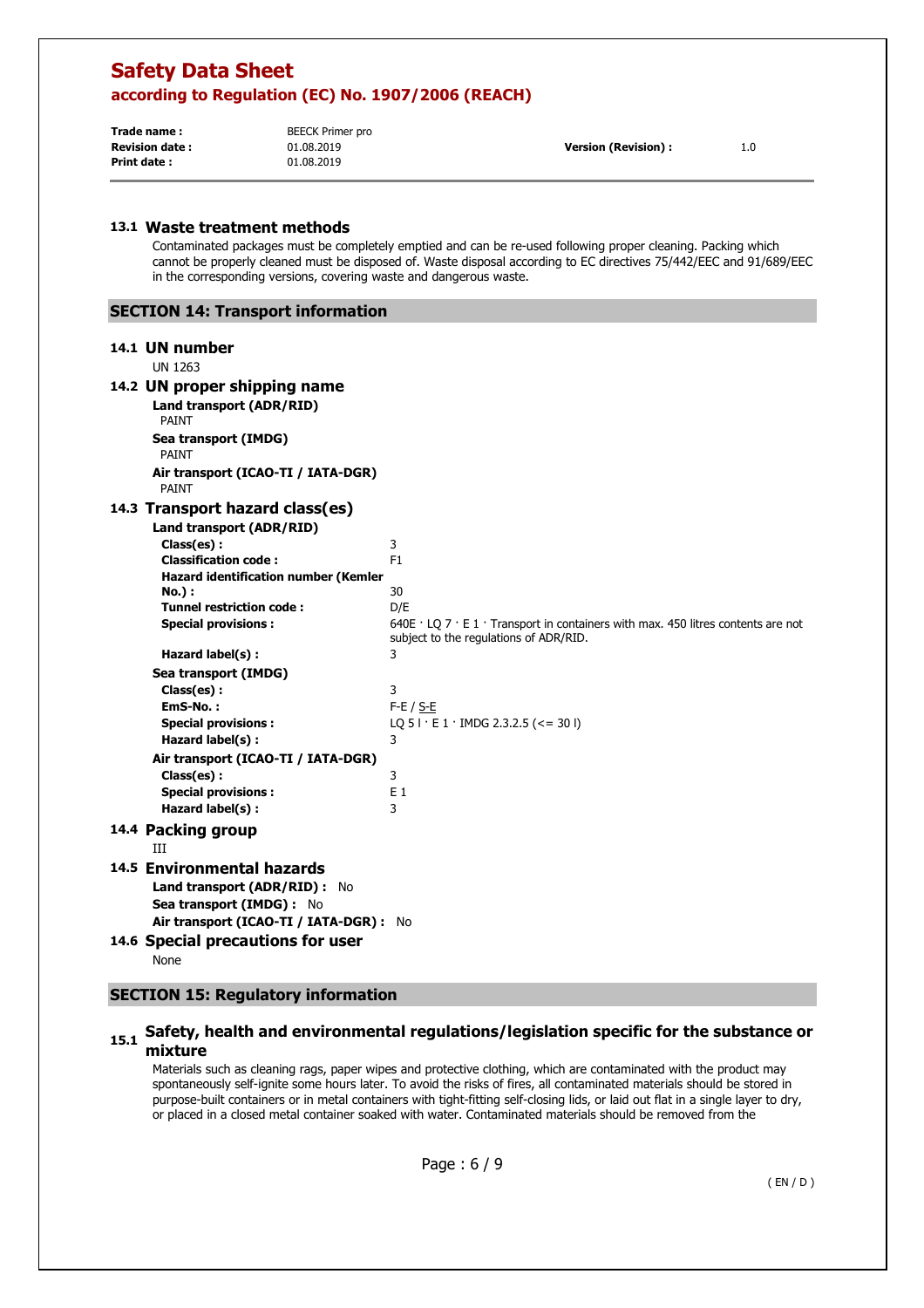**Trade name : Print date :** 

BEECK Primer pro 01.08.2019 01.08.2019

**Revision date : Version (Revision) :** 1.0

workplace at the end of each working day and be stored outside.

#### **National regulations**

**Technische Anleitung Luft (TA-Luft)** 

Weight fraction (Number 5.2.5. I) :  $< 5$  %

**Water hazard class (WGK)** 

Class : 2 (Hazardous to water) Classification according to VwVwS

#### **15.2 Chemical Safety Assessment**

For this substance a chemical safety assessment has not been carried out.

#### **15.3 Additional information**

EU limit value for this product (cat. A/d): 300 g/l.

#### **SECTION 16: Other information**

#### **16.1 Indication of changes**

02. Labelling according to Regulation (EC) No. 1272/2008 [CLP] · 02. Labelling according to Regulation (EC) No. 1272/2008 [CLP] - Hazard components for labelling · 02. Special rules for supplemental label elements for certain mixtures · 02. Labelling (67/548/EEC or 1999/45/EC) · 02. Labelling (67/548/EEC or 1999/45/EC) - Hazard components for labelling · 02. Special provisions concerning the labelling of certain mixtures · 03. Hazardous ingredients - 08. Aanpassing type handschoen en doordringtijd conform EN 374 - 15. "Voor deze stof heeft geen

veiligheidsbeoordeling plaatsgevonden." i.p.v. "Er is geen informatie beschikbaar." - 16. volledige lijst met afkortingen toegevoegd.

#### **16.2 Abbreviations and acronyms**

 $a_i$  = Active ingredient

ACGIH = American Conference of Governmental Industrial Hygienists (US)

ADR = European Agreement concerning the International Carriage of Dangerous Goods by Road

AFFF = Aqueous Film Forming Foam

AISE = International Association for Soaps, Detergents and Maintenance Products (joint project of AISE and CEFIC) AOAC = AOAC International (formerly Association of Official Analytical Chemists)

aq. = Aqueous

ASTM = American Society of Testing and Materials (US)

 $atm = Atmosphere(s)$ 

B.V. = Beperkt Vennootschap (Limited)

BCF = Bioconcentration Factor

bp = Boiling point at stated pressure

bw = Body weight

 $ca = (Circa)$  about

CAS No = Chemical Abstracts Service Number (see ACS - American Chemical Society)

CEFIC = European Chemical Industry Council (established 1972)

CIPAC = Collaborative International Pesticides Analytical Council

CLP = REGULATION (EC) No 1272/2008 on classification, labelling and packaging of substances and mixtures.

Conc = Concentration

cP = CentiPoise

cSt = Centistokes

 $d = Day(s)$ 

DIN = Deutsches Institut für Normung e.V.

DNEL = Derived No-Effect Level

DT50 = Time for 50% loss; half-life

EbC50 = Median effective concentration (biomass, e.g. of algae)

EC = European Community; European Commission

EC50 = Median effective concentration

EINECS = European Inventory of Existing Commercial Chemical Substances (EU, outdated, now replaced by EC Number)

ELINCS = European List of Notified (New) Chemicals (see Tab 7, Background - Guide)

ErC50 = Median effective concentration (growth rate, e.g. of algae)

EU = European Union

EWC = European Waste Catalogue

FAO = Food and Agriculture Organization (United Nations)

GIFAP = Groupement International des Associations Nationales de Fabricants de Produits Agrochimiques (now CropLife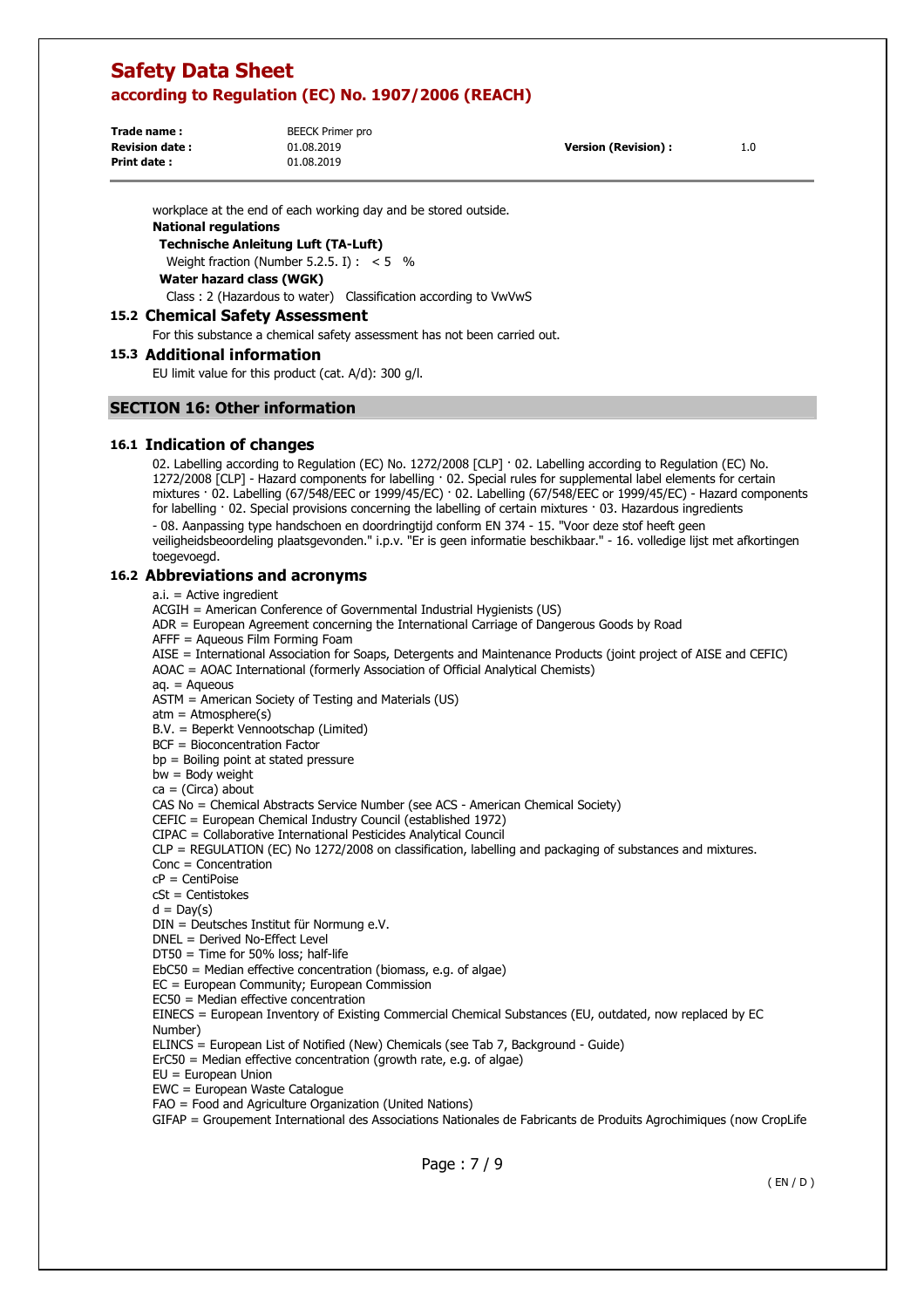| Trade name:           | BEECK Primer pro |                            |     |
|-----------------------|------------------|----------------------------|-----|
| <b>Revision date:</b> | 01.08.2019       | <b>Version (Revision):</b> | 1.0 |
| Print date:           | 01.08.2019       |                            |     |

International)  $h =$  Hour(s) hPa = HectoPascal (unit of pressure) IARC = International Agency for Research on Cancer IATA = International Air Transport Association IC50 = Concentration that produces 50% inhibition IMDG Code = International Maritime Dangerous Goods Code IMO = International Maritime Organization ISO = International Organization for Standardization IUCLID = International Uniform Chemical Information Database IUPAC = International Union of Pure and Applied Chemistry kg = Kilogram Kow = Distribution coefficient between n-octanol and water kPa = KiloPascal (unit of pressure) LC50 = Concentration required to kill 50% of test organisms LD50 = Dose required to kill 50% of test organisms LEL = Lower Explosive Limit/Lower Explosion Limit LOAEL = Lowest observed adverse effect level mg = Milligram  $min = Minute(s)$ ml = Milliliter mmHg = Pressure equivalent to 1 mm of mercury (133.3 Pa)  $mp =$  Melting point  $MRL = Maximum$  Residue Limit MSDS = Material Safety Data Sheet n.o.s. = Not Otherwise Specified NIOSH = National Institute for Occupational Safety and Health (US) NOAEL = No Observed Adverse Effect Level NOEC = No observed effect concentration NOEL = No Observable Effect Level NOx = Oxides of Nitrogen OECD = Organization for Economic Cooperation and Development OEL = Occupational Exposure Limits Pa = Pascal (unit of pressure) PBT = Persistent, Bioaccumulative or Toxic pH = -log10 hydrogen ion concentration pKa = -log10 acid dissociation constant PNEC = Previsible Non Effect Concentration POPs = Persistent Organic Pollutants  $p$ ppb = Parts per billion PPE = Personal Protection Equipment ppm = Parts per million ppt = Parts per trillion PVC = Polyvinyl Chloride QSAR = Quantitative Structure-Activity Relationship REACH = Registration, Evaluation and Authorization of CHemicals (EU, see NCP) SI = International System of Units STEL = Short-Term Exposure Limit tech. = Technical grade TSCA = Toxic Substances Control Act (US) TWA = Time-Weighted Average vPvB = Very Persistent and Very Bioacccumulative WHO = World Health Organization = OMS  $y = Year(s)$ **16.3 Key literature references and sources for data**  None

#### **16.5 Relevant R-phrases (Number and full text)**  H226 Flammable liquid and vapour.

H302+H312+H332 Harmful if swallowed, in contact with skin or if inhaled.

Page : 8 / 9